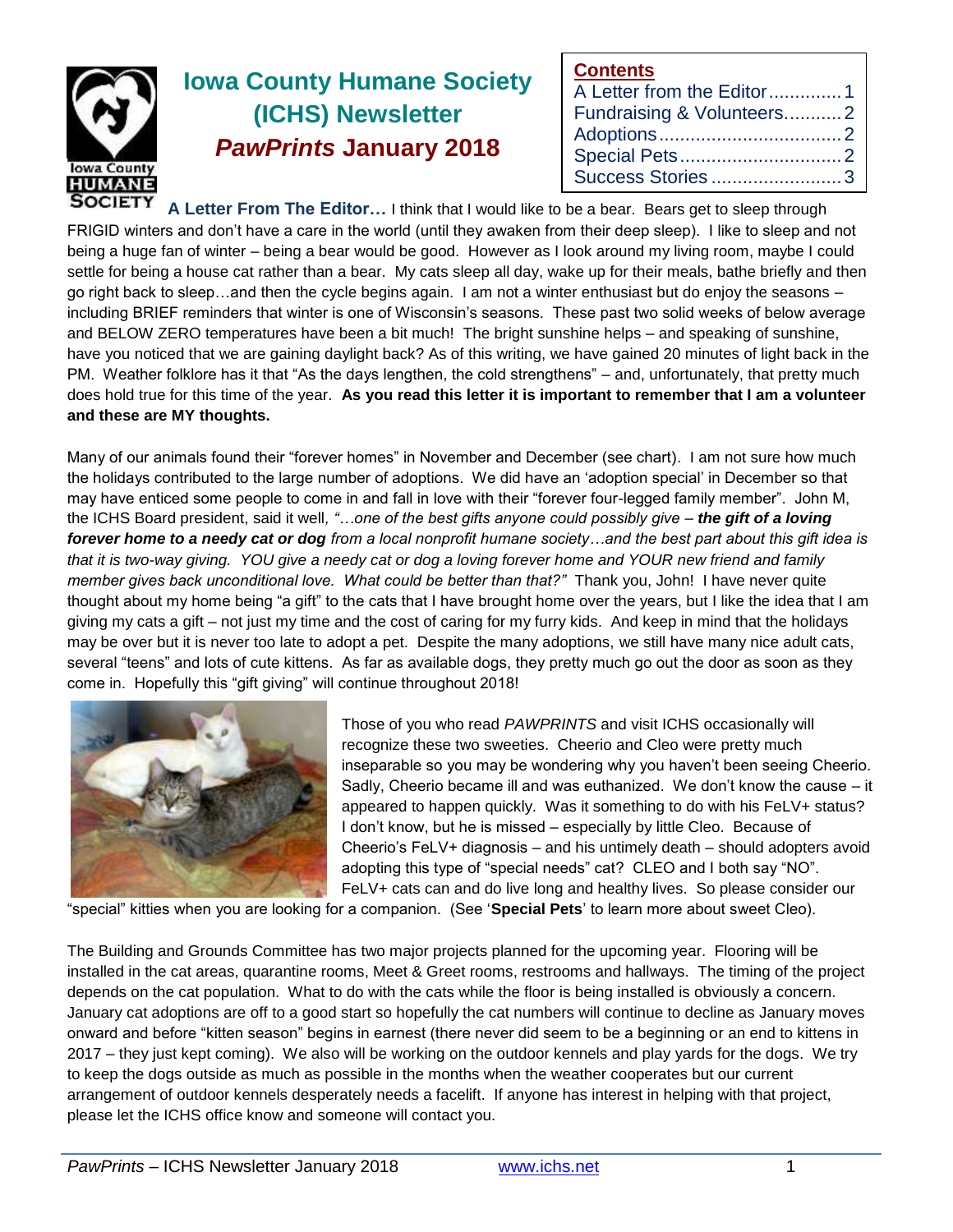Lastly, **ICHS's annual meeting will be held on March 12 at 7:00 PM at the shelter**. It is a good opportunity to get a recap of what happened at ICHS in 2017 and to meet the new Board candidates. **If you have any suggestions or ideas about the content of ICHS PAWPRINTS, please contact me, Terri Davis at [roadhogbiker@gmail.com](mailto:roadhogbiker@gmail.com)**

### **Upcoming Fundraising Events and Volunteer Needs**

Just a reminder that ICHS is always looking for volunteers to help with the planning and implementation of our fundraisers. Our goal is to have enough volunteers so that each individual would only have to help plan and/or work at one event per year. So…if you would like to get involved with the planning and organizing of 2018's fundraisers, please contact the shelter for more details. The Buildings and Grounds Committee also has an upcoming project that we could use some help with. We plan to do some major work on the outdoor dog kennels and play yards so that the dogs can spend more time outside in the warmer months. Our intent is to work on this project next spring but the planning will occur over the winter months. If you have an interest and the time to help, please contact the office by email [office@ichs.net](mailto:office@ichs.net) or call (608) 935-1381 and let them know that you want to be involved. And don't forget we always need cat cuddlers and dog walkers! We hope to hear from you!!!

| <b>November</b> |                     |                 |             | <b>December</b>        |          |                     |              |
|-----------------|---------------------|-----------------|-------------|------------------------|----------|---------------------|--------------|
| Cats            |                     |                 | <b>Dogs</b> | Cats                   |          |                     | <b>Dogs</b>  |
| Venture*        | Gooseberry*         | Tweek*          | Chance      | <b>Buddy</b>           | Soho*    | Stout*              | Ferdinand    |
| Tibi*           | Samantha            | Biscuit*        | Poppy       | Plinko                 | Sephy*   | Pilsner*            | Coco         |
| Burberry*       | Monessa             | $\text{lrma}^*$ | Lance       | Liza*                  | Versace* | Fortuna*            | <b>Doc</b>   |
| Morticia        | Rudy <mark>⊙</mark> | Orion*          |             | Armani*                | Julep*   | Frida*              | Anna         |
| Daca            | Kimchi*             | Maxine          |             | Nemo*                  | Purrcy*  | Alex*               | Rusty        |
| <b>Newton</b>   | Sherwin             | Hannah          |             | Wetherbee*             | Nala*    | Stanley             | Diana        |
| Hibachi         | Chuck               |                 |             | Miette                 | Delaney  | Ms Blue <sup></sup> | Roxy         |
|                 |                     |                 |             | Eden*                  | Lager*   | Salvador            | <b>Buddy</b> |
|                 |                     |                 |             | Tupac*                 | Rigby    | Georgie*            | Pickles      |
|                 |                     |                 |             | Beckett*               | Porter*  | Eclipse*            |              |
|                 |                     |                 |             | Gallagher <sup>1</sup> | Marcel   | Terrell             |              |

#### **November and December Adoptions**

**\*** - kitten

**C** - denotes animal has been at ICHS for over a year/has special needs/or is elderly

+ - Transferred to Angel's Wish

### **Special Pets**

We all know that all animals are 'special' but the animals featured in this section are indeed special. These are 'special needs' animals. The special person/family who adopts one of these animals knows that this may/may not be the long-term relationship which we hope for when we open our hearts and homes to a new family member. These animals 'forever homes' with us may be just for a short time before they move on…But, nevertheless, these animals need a home and a loving family just as we all do. Are you possibly the family that could provide a home for one of these animals? If not, do you know of a family who could provide a loving home for these animals? If so, please come out to ICHS and find out more about these animals from the ICHS staff.

## **FIV Kitties**

ICHS has NO FIV cats at the moment – YIPPEE!

### **FeLV Kitties - Cleo**

**Cleo** is a petite young lady who 'charms' everyone she meets. She is a little "love bug" who loves to play but is also a sweet lap cat. She is FeLV+ and that is the reason that she hasn't been adopted. Now keep in mind, Cleo is a HEALTHY kitty and as long as she is kept indoors, she should be YOUR companion for many years

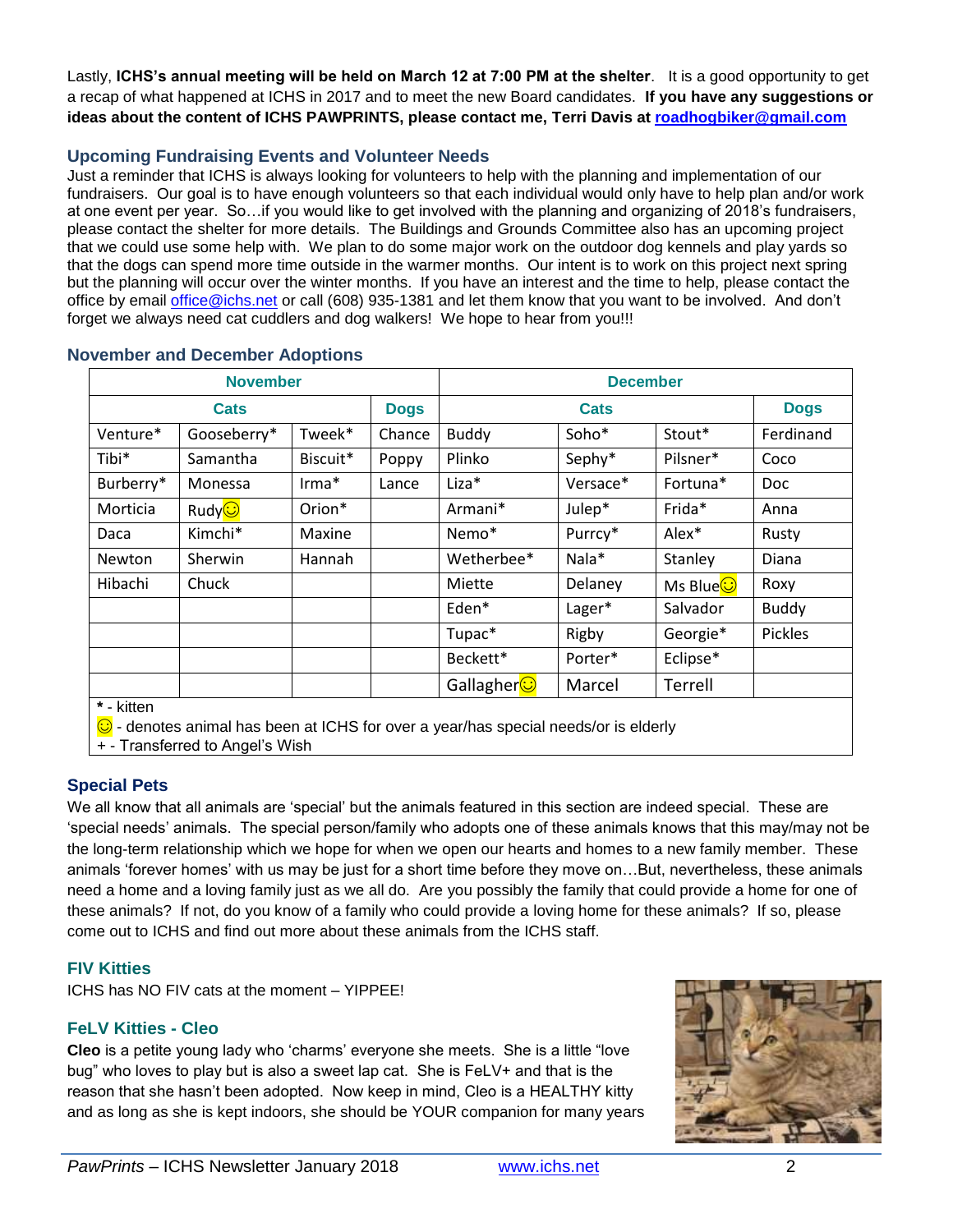to come! FeLV+ cats should not live with non-FeLV cats, so little Cleo will need to be an only kitty. But she is so loving that YOU won't need another kitty and she will love being YOUR "one and only"!

Similar to FIV cats, FeLV cats also must be kept indoors and a quiet home is best. FeLV cats do need to be only cats (may live with other FeLV cats). FeLV kitties may live for years having a "normal" life span, but once/if the later stage of the infection occurs, the cat's health may deteriorate rapidly. That, of course, is one reason FeLV cats are not readily adopted – no one wants to lose their pet to illness. So… Cleo needs a home.

#### **Success Stories**

I need your help if I am to continue to feature the success stories which begin the moment your adopted companion chooses you. It is not difficult for me to write a paragraph that showcases your pet. The problem that I have is finding YOU and your pet. I don't know who you are or how to contact you. If you would be interested in sharing your pet's story in the newsletter, please e-mail me at [roadhogbiker@gmail.com.](mailto:roadhogbiker@gmail.com) A picture and a brief write-up about your pet(s) is all that I need. If I don't have enough info, I will get back to you. It would be helpful to know your pet's shelter name (if you renamed your pet), when you adopted, pet's favorite activities, other pets that you may have and whatever else you would like to include. If you are not able to send a picture, that's OK. Many of you send periodic updates regarding your adopted pet to the shelter. I can use those write-ups if you would please indicate (in your letter/e-mail to ICHS) that you are giving me permission to include your pet's story in the newsletter. I hope to hear from you!



Many of you will recognize the pooch in this picture – yes, this is **Jersey**! For those of you who never knew Jersey she is a Dobie-mix and came to ICHS as a two-year-old. She was here for over two years. She was a favorite with most of the staff and volunteers, but there was very little interest in her. Why? Well, she was a big dog who didn't do well with other dogs. Cats were a "no-no" and her greeting to anyone that she didn't know made it sound as if she was ferocious (NOT). So unfortunately the first impression an adopter had of her was usually the last impression because she really did sound scary.

I think it is fair to say that staff/volunteers were always amazed (and thankful) that Jersey was able to keep her 'composure' living in a stressful shelter environment for over two years. She appeared to be so grateful for every

kind word and pet. Anyone who would play ball with her was her hero for life. And like most animals at the shelter, we kept telling ourselves that we just needed to be patient. Tell ourselves that it would just be a matter of time and a family would come for her. And sure enough – it finally happened – her family, Anna and Josh, came. And from what I understand it was "a match made in heaven". And just look at Jersey's "smile" – I think she agrees!!!



Recognize this handsome guy? **Desmond**'s fur is coming back in just fine. Looking dapper for the new year!



Happy Thanksgiving from **Desmond** and **Kee Kee**! #grateful (Kee, the cat, is also an ICHS alum from several years ago.)



**Pickles** is doing wonderful here! Such a sweet girl!